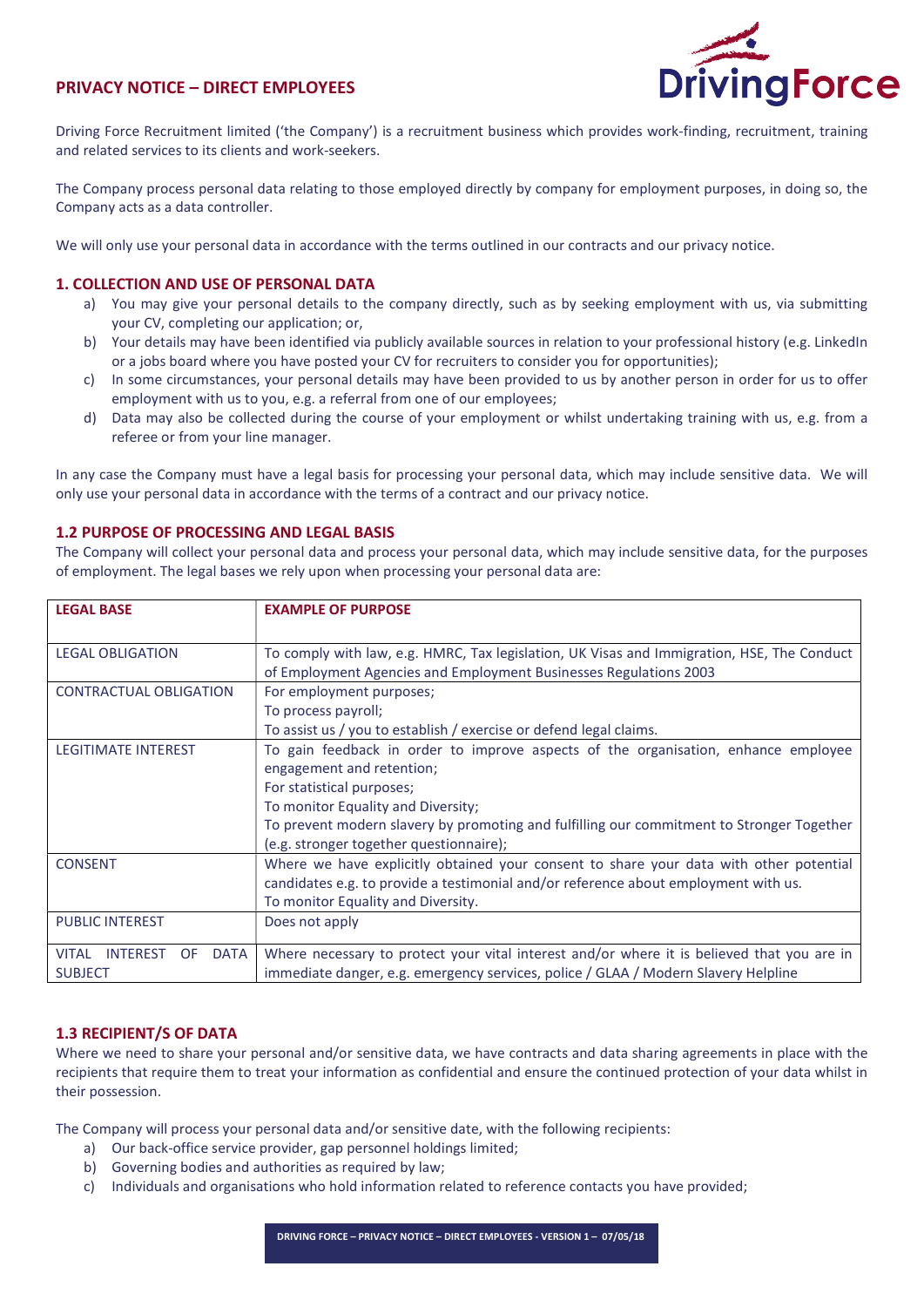

- d) Our clients where you are assigned to offer / provide services to
- e) Neutral vendor when applicable;
- f) Training provider where you are undertaking any training services provided by us;
- g) Individuals or organisations who hold information related to your job role with Driving Force, such as educators and examining bodies;
- h) Payroll provider, Cassons accountants and business advisors
- i) Our software providers;
- j) Third party suppliers, e.g. business associates and professional advisers, such as external consultants, technical and IT support functions, independent auditors;
- k) Third party company at your request, e.g. benefit providers, landlord or alternative prospective employer where you have requested us to act as a referee for you;
- l) Third party, where necessary to protect your vital interest, e.g. emergency services;
- m) Marketing technology platforms and suppliers;
- n) Pension provider;
- o) We may transfer your personal information to a third party as part of a sale of some or all of our business and assets to any third party or a part of any business restructuring or reorganisation. However, we will take steps with the aim of ensuring that your privacy rights continue to be protected.

# 2. OVERSEAS TRANSFERS

The Company does not transfer your data overseas, however we may transfer the information you provide to us to countries outside the European Economic Area ('EEA'). The EEA comprises the EU member states plus Norway, Iceland and Liechtenstein.

Whenever your data is shared, inside or outside of the EEA, we will take every step possible to ensure adequate protections are in place to ensure the security of your information

## 3. AUTOMATED DECISION MAKING

The company does not use automated decision-making, including profiling. Should the company intend to change this process you will be notified in advance.

# 4. DATA ACCESS RESTRICTION AND RETENTION

The Company will retain your personal data and/or sensitive data only for as long as is necessary. Different laws require us to keep different data for different periods of time.

Your personal details may be included in several documents created during the course of your employment with us. To comply with legal requirements e.g. HMRC, UK Visas and Immigration, The Conduct of Employment Agencies and Employment Businesses Regulations 2003, HSE and tax legislation, your data will be kept by Driving Force for 7 tax years from the last date on which services were provided to you.

Where the Company has obtained your consent to process your personal data and sensitive personal data we will do so in line with the relevant schedule detailed above.

After expiry of that period your data will no longer be kept by Driving Force.

## 5. SECURITY PRECAUSTIONS IN PLACE TO PROTECT THE LOSS, MISUSE OR ALTERATION OF YOUR INFORMATION

We are committed to taking all reasonable and appropriate steps to protect the personal information that we hold from misuse, loss, or unauthorised access. We do this by having in place a range of appropriate technical and organisational measures, e.g.:

- a) encryption of our services and data;
- b) review our information collection, storage and processing practices, including physical security measures;
- c) restrict access to personal access to personal information;
- d) internal policies setting out our data security approach and training for employees, these include measures to deal with any suspected data breach.

Our systems are placed on servers running on an industry standard virtualisation platform based on VMware. Our server provider, where we store most of the data, is ISO 27001 accredited and follows industry best practice and regularly patches and upgrades platforms. All the servers that we use to store your data are placed in UK area and comply with the General Data Protection Regulation. Our security systems are kept up to date and align with the guidance to security information.